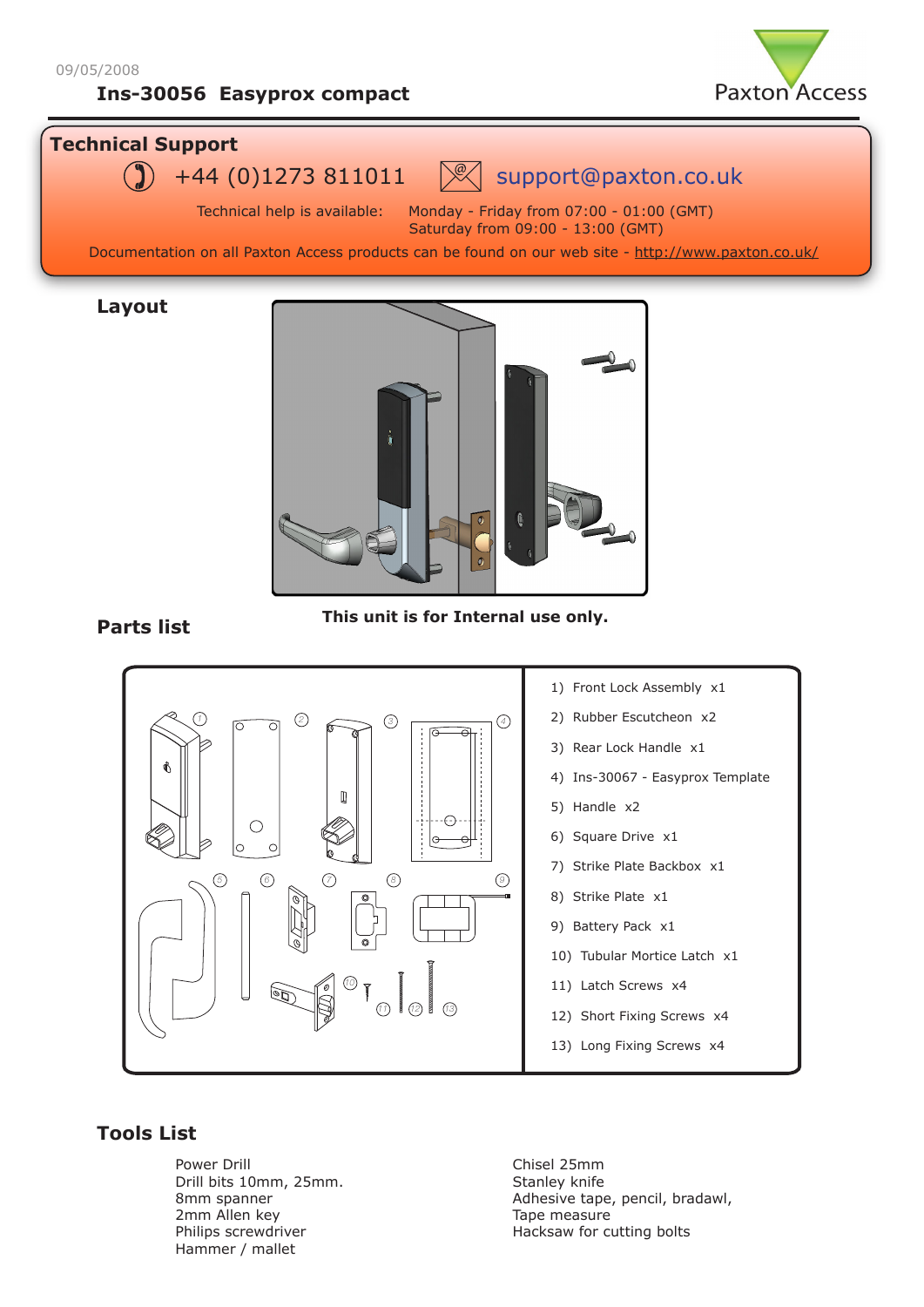# **Fitting the latch**

Step 1

Decide on the height of the door latch from the floor and mark a height line on the edge and about 80mm across both faces of the door. Fold the template along one of the dotted lines (right or left side) and tape it to the door with the latch centre line positioned on the height mark. (Diagram A).





Diagram B - Latch dimensions

Mark the 4 x 10mm holes and 1 x 25mm holes. Remove the template and apply it to the other side of the door, again aligning it with the height line. Mark the holes as before.

### Step 2

Drill the 25mm hole on the centre line of the door edge at least 80mm deep to accept the latch.

#### Step 3

Drill the 4 x 10 mm holes for the fixings and one 25mm hole for the square drive. To ensure accuracy you should drill these holes from both sides of the door towards the centre. This also avoids the risk of damaging the door face when the drill breaks through.

### Step 4

Put the latch into the hole and holding it square to the door edge, draw around the faceplate. Remove the latch and score the outline with a Stanley knife to avoid splitting the wood when chiseling. Chisel a 3.5mm rebate allowing the latch to fit flush to the surface. (See diagram B).

### Step 5

Re-fit the latch with the plunger facing away from the door frame and secure with two latch screws. NOTE. This plunger protects against the manipulation or 'shimming' of the latch with a credit card, etc.

Step 6

Cut the square drive to length ( Door thickness +20mm) and slide into the latch.

### Step 7

Accurately measure the thickness of the door. (20mm minimum - 60mm max) For doors between 40mm to 45 mm and 55mm to 60mm thick the supplied securing screws (long or short) can be used without adjustment.

For doors outside of this range the long screws should be cut to length of approximately Door thickness + 5 mm

Check that you have the Enrolment card and Battery Pack to hand.

## **Power up and Initialise**

#### Step 8

With reference to 'Battery Replacement' - Figs 1-3. Remove the access plate at the rear of the unit by removing the top standoff screws. (Fig 1) Take the battery pack and connect the lead to the white plug. (Fig 3)

The unit will click twice and then commence to beep regularly.

Step 9

Present the Enrolment card to initialise the unit. The unit will stop beeping and is now active.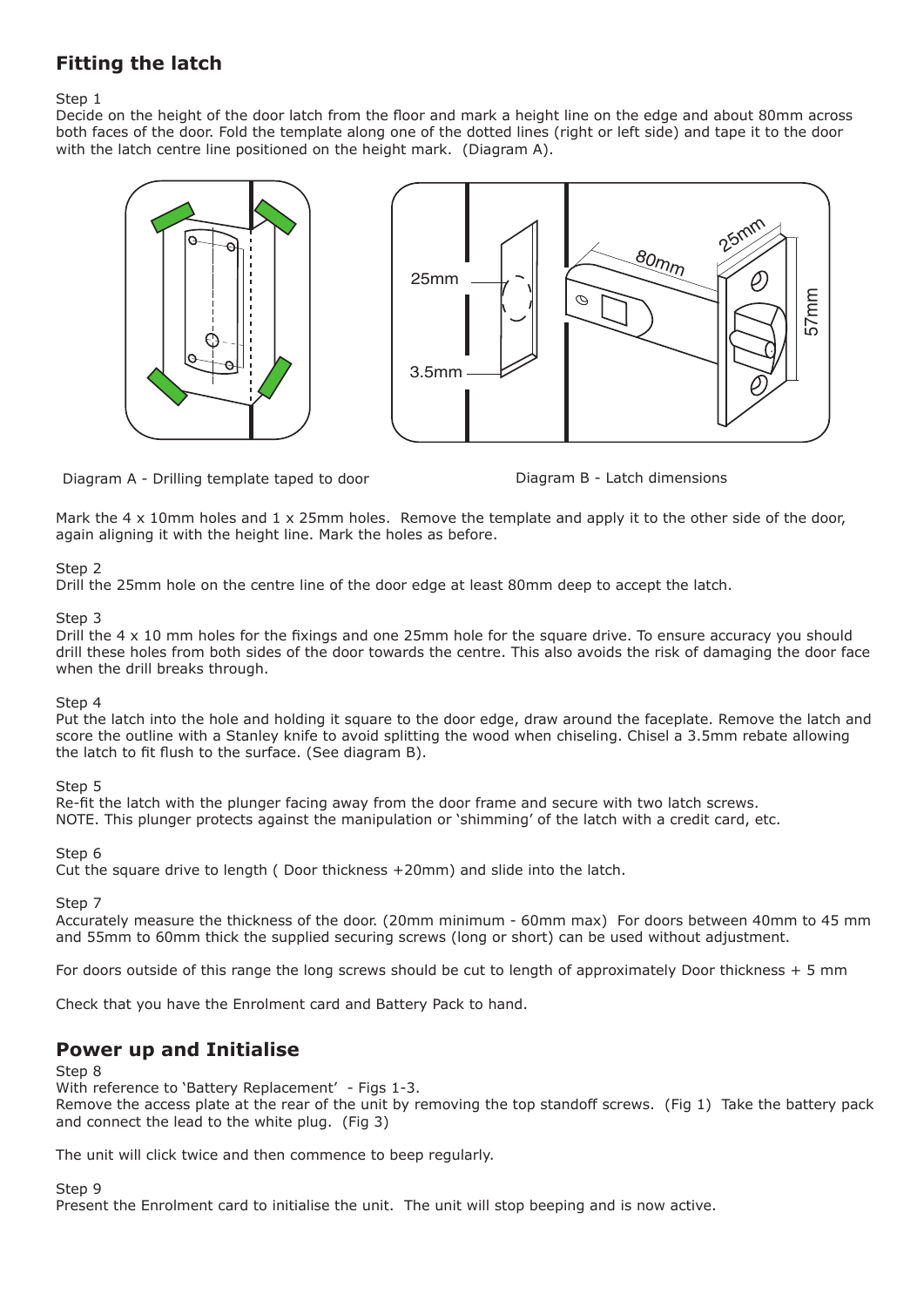#### Step 10

Fit the battery pack into the unit. Replace the access plate and secure with the standoff screws.

Step 11

Fit the rubber escutcheons to front plate and the back plate. Present the front and rear lock assembly to the door, locating the square drive in its recess and secure the two parts of the lock together with the fixing screws.

Step 12

Fit the two handles positioning the screw holes to the underside and secure with the grub screws provided.

Step 13

Check the operation of the lock by using the inside lever to check that the latch moves freely. If required, loosen the fixing screws and adjust the position of the lock assemblies until the lever handle and latch are all moving freely. Tighten the fixing screws.

## **Fitting the strike plate and backbox**

#### Step 14

To determine the vertical position of the plate - Close the door against the frame and mark the top and bottom of the latch where it touches the frame. - Transfer these lines horizontally across the frame rebate.

#### Step 15

To determine the horizontal position of the plate - Measure the distance from the back edge of the door to the flat face of the latch. (NOT the plunger.) Transfer this distance to the frame to show how far back the plate needs to be to hold the door closed.

Step 16

Hold the strike plate in position on the frame so that its cut-out lines up with the three marks just made.

#### Step 17

Mark the positions of the fixing screws and draw around the cut-out in the strike plate. Chisel out an aperture to about 15mm in depth to receive the latch bolt. (Diagram C)





Diagram C - Strike plate and backbox Diagram D - Strike plate position - Anti-shim plunger

#### Step 18

Fix the strike plate with one latch screw to the surface of the frame.

#### Step 19

FROM THE INSIDE: Gently close the door and check that the latch bolt enters the aperture easily with no additional 'play' in the frame.

Slight adjustment can be made by moving the plate slightly. When satisfied, draw around the outline of the strike plate, remove it and cut a rebate to enable the strike plate to lie flush with the surface.

#### Step 20

Fix the strike plate using two latch screws and check the operation of the door.

#### Step 21

Remove the strike plate and increase the aperture to accept the strike plate back box.

Step 22

Re-fix the strike plate and check the operation of the 'anti-shim' plunger and the door. (Diagram D)

### Step 23

The unit is now fully operational - See following pages for programming instructions and LED indications.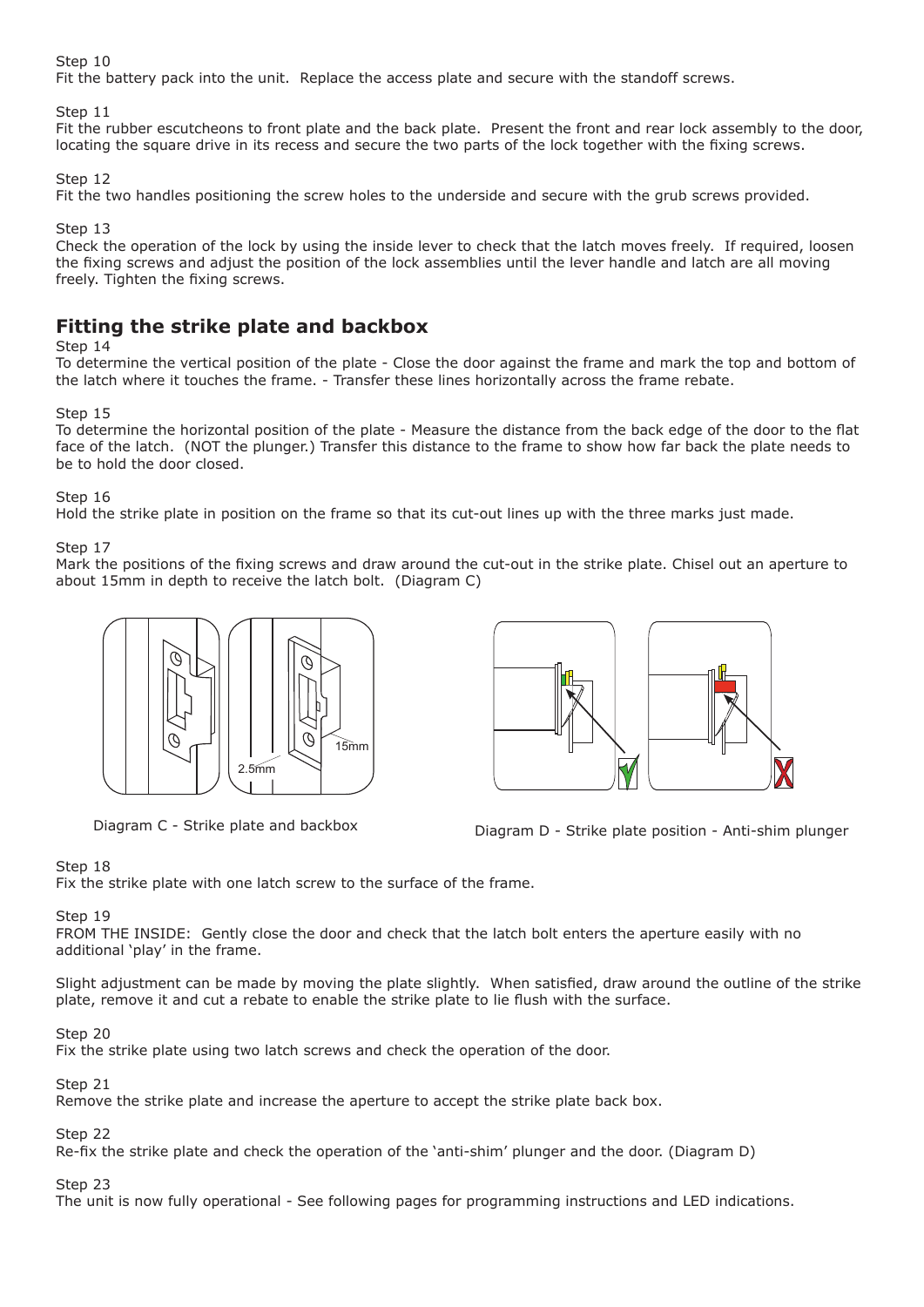# **Normal Operation - LED Indications**

The inside handle is permanently engaged with the latch. The external handle is free to move and is only engaged once access has been granted.

Presenting a valid user card to the unit will cause the Green LED to flash briefly and the handle will then engage (default 4 seconds). The unit will bleep during this time to advise the user that access has been permitted. This default time can be changed with the program cards.

Presenting an invalid or barred card will cause the Red LED to flash rapidly and a low tone to be heard. No access will be granted.

If activity around the reader is sensed but no card read takes place (e.g. a non Paxton card) the Red LED will flash 3 times.

ALARMS - The handle must be horizontal to operate the latch. If it is not horizontal when a valid card is presented, the LED will flash Amber until the handle is again horizontal when the latch will then release.

If the handle is held down after use, stopping the latch disengaging correctly, the LED will flash Red until the handle is again horizontal.



**A button on the inside allows the internal handle to be held in the unlocked position.**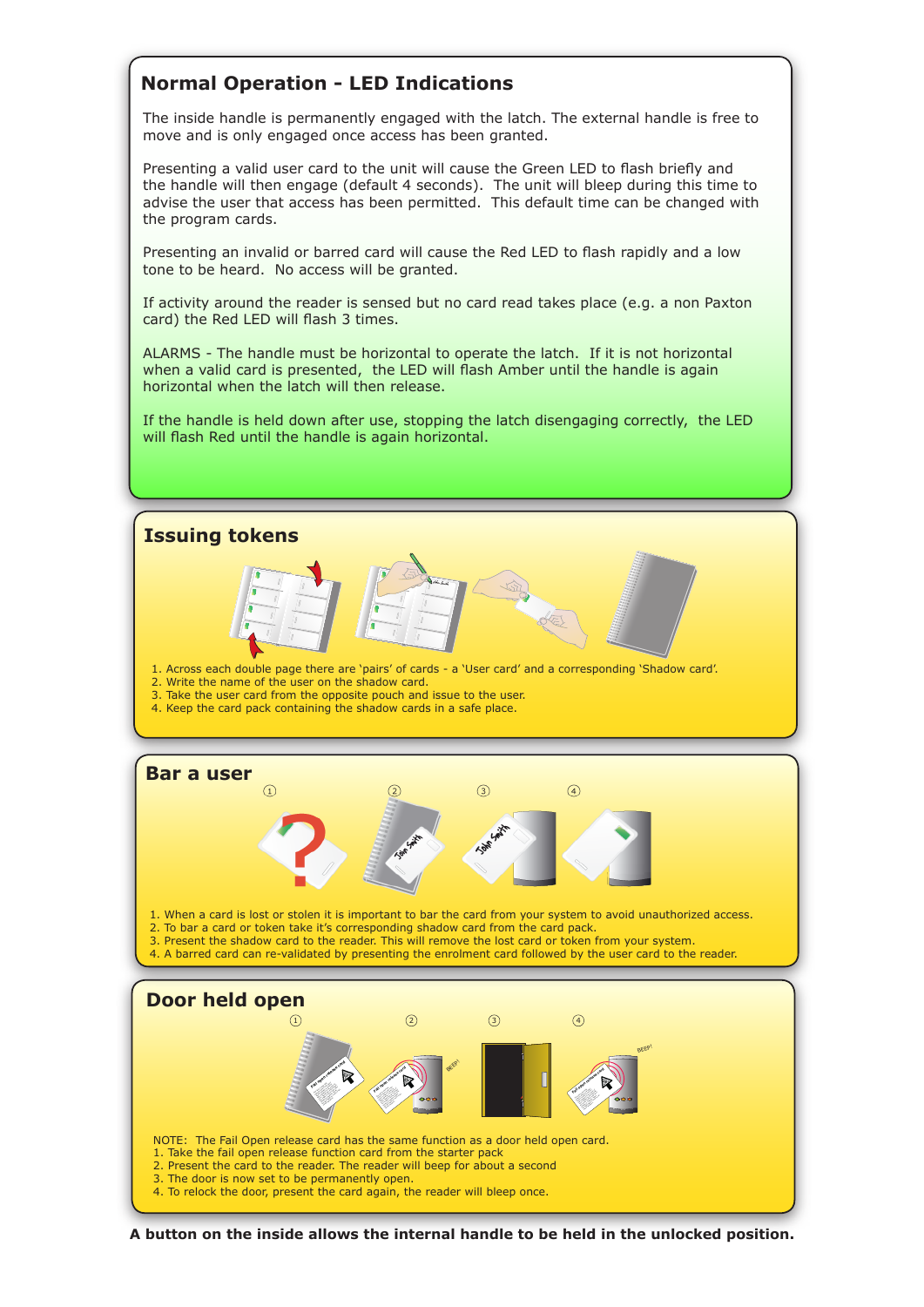

**The system will also accept colour zone function cards** 

# **Low battery warning**

When the battery has discharged to within the 3.5-4V minimum operating threshold, the user will experience a delay between the card being read and access being granted. This delay acts as a warning that the battery pack is low and should be replaced.

As an example; the initial delay will be 5 seconds. The user will present their card as normal and the green LED will flash slowly for the 5 second delay, after which access is granted normally.

The delay will increase in increments up to 25 seconds as the battery continues to discharge.

# **Recovery from a flat battery**

Should the battery pack become discharged, the unit will no longer function and the door mechanism will then fail to operate - this could be in the locked or unlocked state.

There is provision on the underside of the lock to apply an external PP3 9V battery that will provide voltage to allow the circuitry to operate as normal. The +ve terminal is the Right of the pair.

NOTE: This does not release the lock directly but allows the door to be opened with a valid user card. Once the door is open, access to the lock will allow the internal battery pack to be replaced.